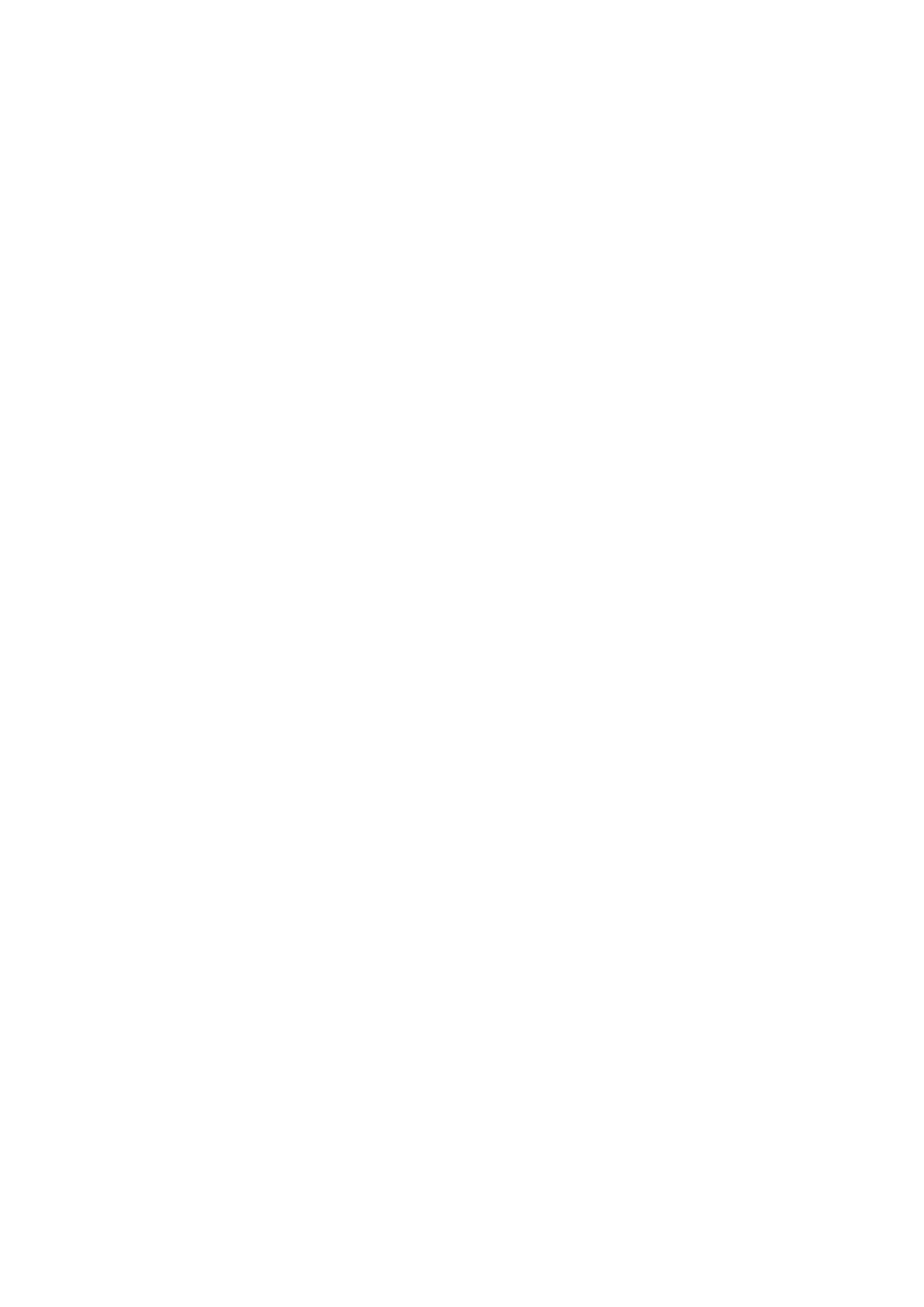

Resolution number IMSB/2020/63

MOVED by Deputy Chairperson T Henare, seconded by IMSB Member K Wilson:

That the Independent Māori Statutory Board:

a) accept the apology from Member J. Smith and Member T. Hohneck for absence. Member G. Wilcox and Member R. Blair for lateness.

### **CARRIED**

### **2 Declaration of Interest**

There were no declarations of interest.

### **3 Confirmation of Minutes**

Resolution number IMSB/2020/64

MOVED by Deputy Chairperson T Henare, seconded by IMSB Member L Ngamane:

That the Independent Māori Statutory Board:

a) confirm the ordinary minutes of its meeting, held on Monday, 5 October 2020, including the confidential section, as a true and correct record.

### **CARRIED**

### **4 Extraordinary Business**

There was no extraordinary business.

### **5 Financial Report September 2020**

Resolution number IMSB/2020/65

MOVED by IMSB Member T Kake, seconded by IMSB Member L Ngamane:

That the Independent Māori Statutory Board:

a) receive the Financial Report for September 2020.

### **CARRIED**

### **6 Board Strategic Priorities Progress Report**

Resolution number IMSB/2020/66

MOVED by IMSB Member L Ngamane, seconded by Chairperson D Taipari:

That the Independent Māori Statutory Board:

a) receive the Board Strategic Priorities Progress Report for November 2020.

### **CARRIED**

## **7 Update on Auckland Council LTP 2021-31 process and CCO Review implementation programme**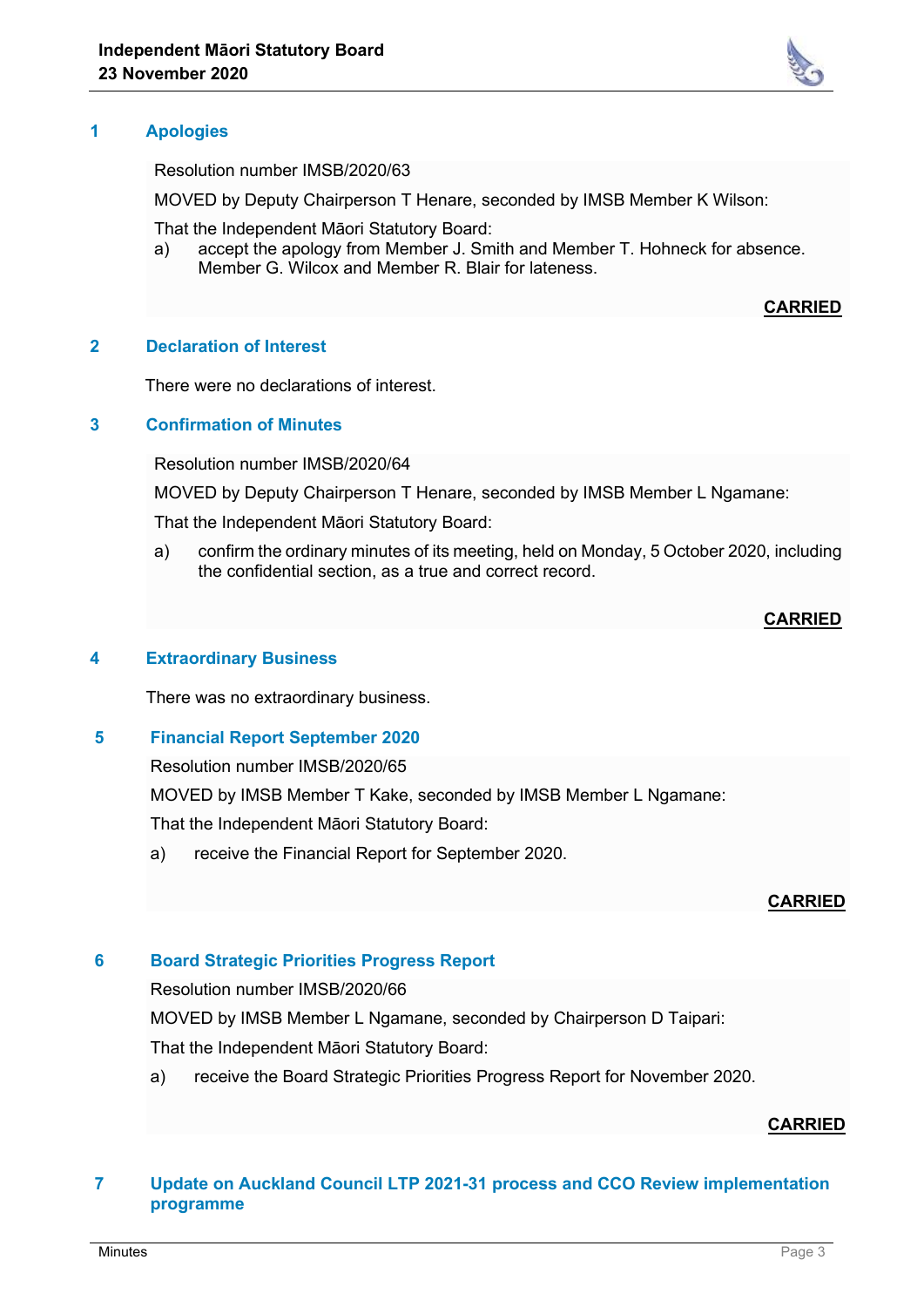

Resolution number IMSB/2020/67

MOVED by IMSB Member K Wilson, seconded by IMSB Member G Wilcox:

That the Independent Māori Statutory Board:

- a) receive the report providing an overview of the Auckland Council LTP 2021-31 process and CCO Review implementation process;
- b) note that the Board's priorities for the LTP 2021-31 have been advocated for in the LTP process, and the Board Secretariat will continue to engage on the LTP workstreams provision for Māori Outcomes projects/programmes and performance measures post-the Mayoral Proposal (due on 25 November 2020) as the Draft LTP is prepared for public consultation in February 2021;
- c) note that the Board Secretariat will engage with council staff on the CCO Review implementation process in respect to the review recommendations relevant to the Board and provide update reports to the Board at regular intervals over the next 6 months.

**CARRIED**

## **8 Board Position Paper - Māori Cultural Heritage**

Resolution number IMSB/2020/68

MOVED by IMSB Member K Wilson, seconded by IMSB Member T Kake:

That the Independent Maori Statutory Board:

**a)** agree that Item Number 8 be deferred until the next meeting of the Board scheduled to be held 15 February at 11:00am.

# **Ngā tūtohunga**

# **Recommendation/s**

That the Independent Māori Statutory Board:

- a) receive the report on Independent Māori Statutory Board Position Paper Māori Heritage.
- b) approve the Independent Māori Statutory Board Position Paper Māori Heritage set out below.

Resolution number IMSB/2020/689

MOVED by IMSB Member L Ngamane, seconded by Chairperson D Taipari:

That the Independent Maori Statutory Board:

b) the board agree to get legal opinion on matters regarding Māori Cultural Heritage.

## **9 Issues and Opportunities Te Reo**

Resolution number IMSB/2020/69

MOVED by IMSB Member T Kake, seconded by IMSB Member G Wilcox:

That the Independent Māori Statutory Board:

a) receive the report on Issues and Opportunities for Te Reo Māori.

## **CARRIED**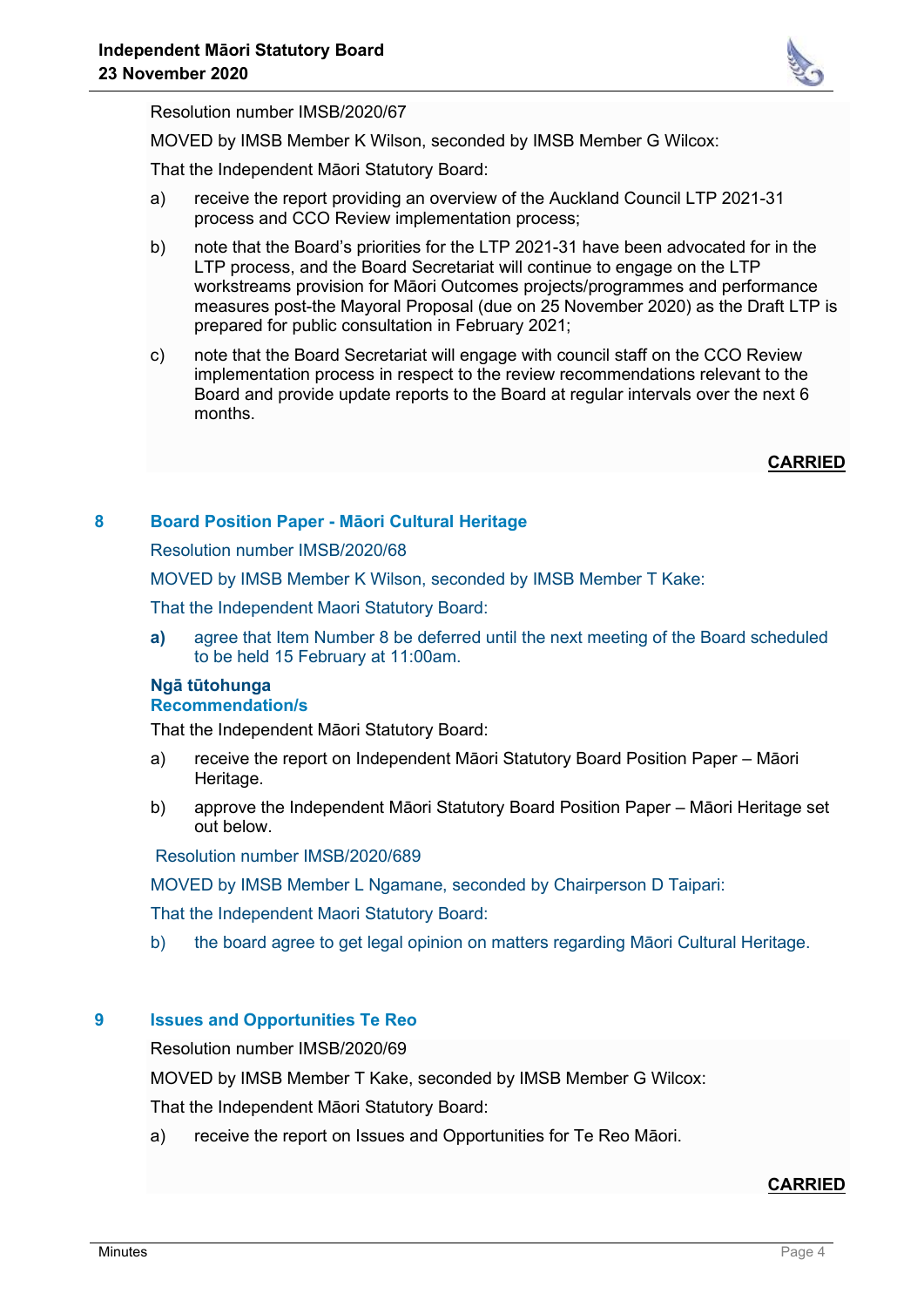

## **10 Appointment of Independent Māori Statutory Board members to Navigation Bylaw Hearings Panel**

Resolution number IMSB/2020/70

MOVED by IMSB Member G Wilcox, seconded by IMSB Member K Wilson:

That the Independent Māori Statutory Board:

a) appoint a Board member G. Wilcox to attend 'Have Your Say' events and to deliberate and make recommendations to the Governing Body on public feedback to the Navigation Safety Bylaw statement of proposal.

## **CARRIED**

## **11 Independent Māori Statutory Board Schedule of Meetings 2020/2021**

Resolution number IMSB/2020/71

MOVED by IMSB Member K Wilson, seconded by IMSB Member L Ngamane:

That the Independent Māori Statutory Board:

- a) receive the report on Independent Māori Statutory Board Schedule of Meetings 2020/2021.
- b) endorse the Independent Māori Statutory Board Schedule of Meetings 2020/2021.

## **CARRIED**

## **12 Procedural motion to exclude the public**

Resolution number IMSB/2020/72

MOVED by IMSB Member G Wilcox, seconded by Deputy Chairperson T Henare:

That the Independent Māori Statutory Board:

- a) exclude the public from the following part(s) of the proceedings of this meeting.
- b) agree that <<ENTER NAME, TITLE OF PERSON>> be permitted to remain for Confidential Item <<CONFIDENTIAL ITEM NO.>>:<<ITEM TITLE>> after the public has been excluded, because of their knowledge of <<SPECIFY>>, which will help the Independent Māori Statutory Board in its decision-making.

The general subject of each matter to be considered while the public is excluded, the reason for passing this resolution in relation to each matter, and the specific grounds under section 48(1) of the Local Government Official Information and Meetings Act 1987 for the passing of this resolution follows.

This resolution is made in reliance on section 48(1)(a) of the Local Government Official Information and Meetings Act 1987 and the particular interest or interests protected by section 6 or section 7 of that Act which would be prejudiced by the holding of the whole or relevant part of the proceedings of the meeting in public, as follows:

## **C1 Update Te Tiriti o Waitangi Audit 2021**

| Reason for passing this resolution | Particular interest(s) protected | Ground(s) under section 48(1) for |
|------------------------------------|----------------------------------|-----------------------------------|
| in relation to each matter         | (where applicable)               | the passing of this resolution    |